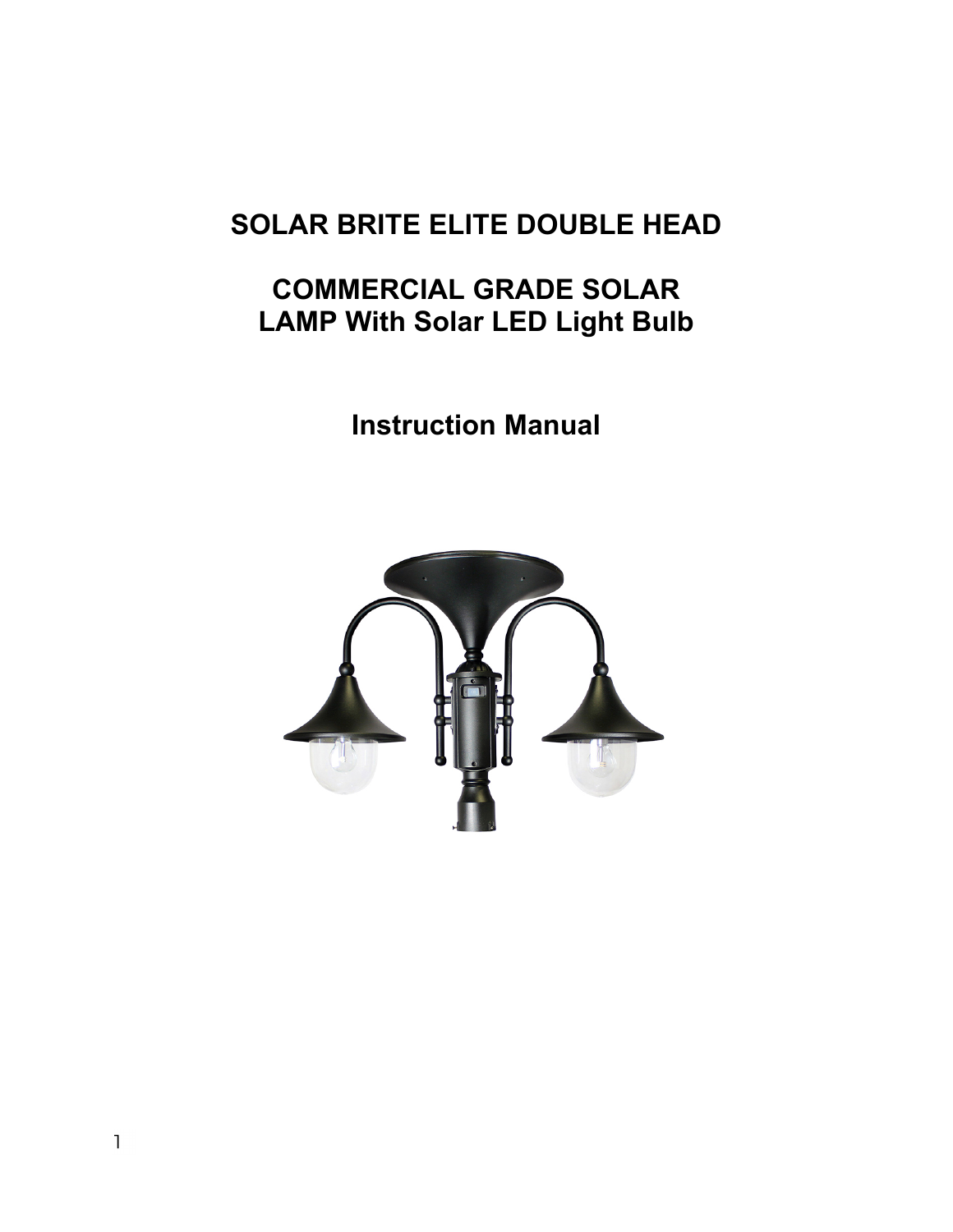## **Introduction**

Please read the instruction manual carefully to obtain the best results from your purchase.

**WARNING: Light bulbs are not to be used in other electrical sockets these are lowvoltage light bulbs that are built and designed for our products only!** 

## **1. Solar Lamp Location**

It is very important to place your solar lamp where it exposed to maximum amount of direct sunlight throughout the day.

For best results, the solar lamp post must be charged for two sunny days in the **"ON"** position.

## **2. [Tools needed](http://www.gamasonic.com/)**

A Philips-head screw driver.

\*\*If you plan to use the One-Way machine screws (included), a Flat-head screw driver is required.

## **3. Installation Instructions**

**NOTE: If you are replacing an existing gas/electric post light, you must consult a certified technician to cancel them before installation.** 

Install the lamp onto existing 3" post, using the screws provided. Based on your need, you can use regular Philips-head screws **(Fig. 1)** or the One-Way screws **(Fig. 2)**



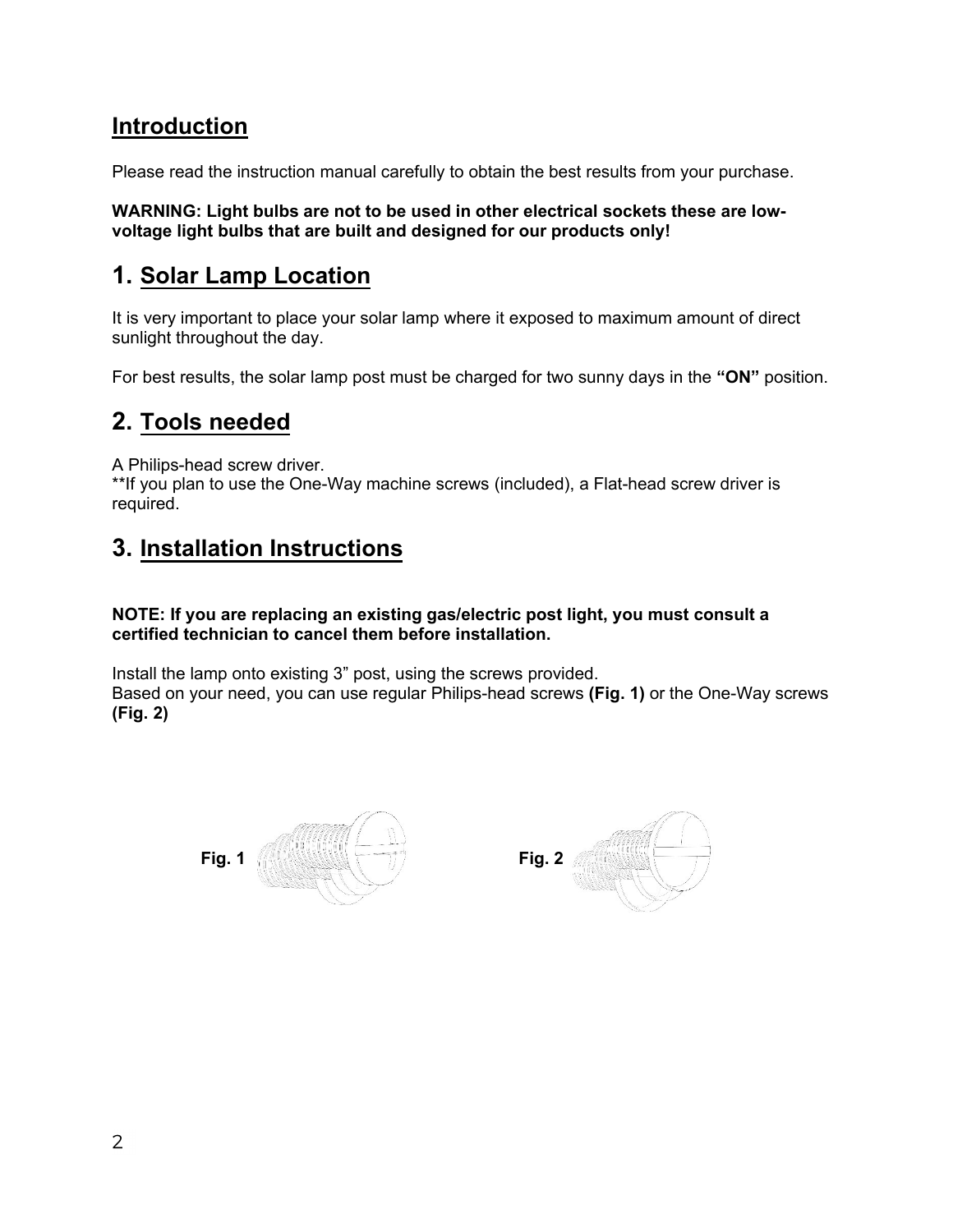# **4. Installing the Solar LED Bulb**

The Solar LED Bulb is designed to last up to 10 years, however if it is not working, or if you want to use a different color temperature bulb, you can replace it with a new Solar LED Bulb.

Make sure the operation switch is in the "OFF" position. Hold the base of the A-60 Solar LED bulb & turn into the bulb socket clockwise.



# **5. Operation Instructions**

Turn the On / Off switch on the lamp head to Economy or High position. Economy lasts longer using dimmer light, High mode provides brighter light output.

(**Fig.3)** 

# **6. Replacing the Batteries**

*After several years of use, the battery may need replacing.*

- 1. Remove the two screws holding the battery compartment lid. **(Fig. 4)**
- 2. Remove the lid to expose the inside.
- 3. Unplug the battery inside and replace it with the new battery using the clips.







**Fig. 4**